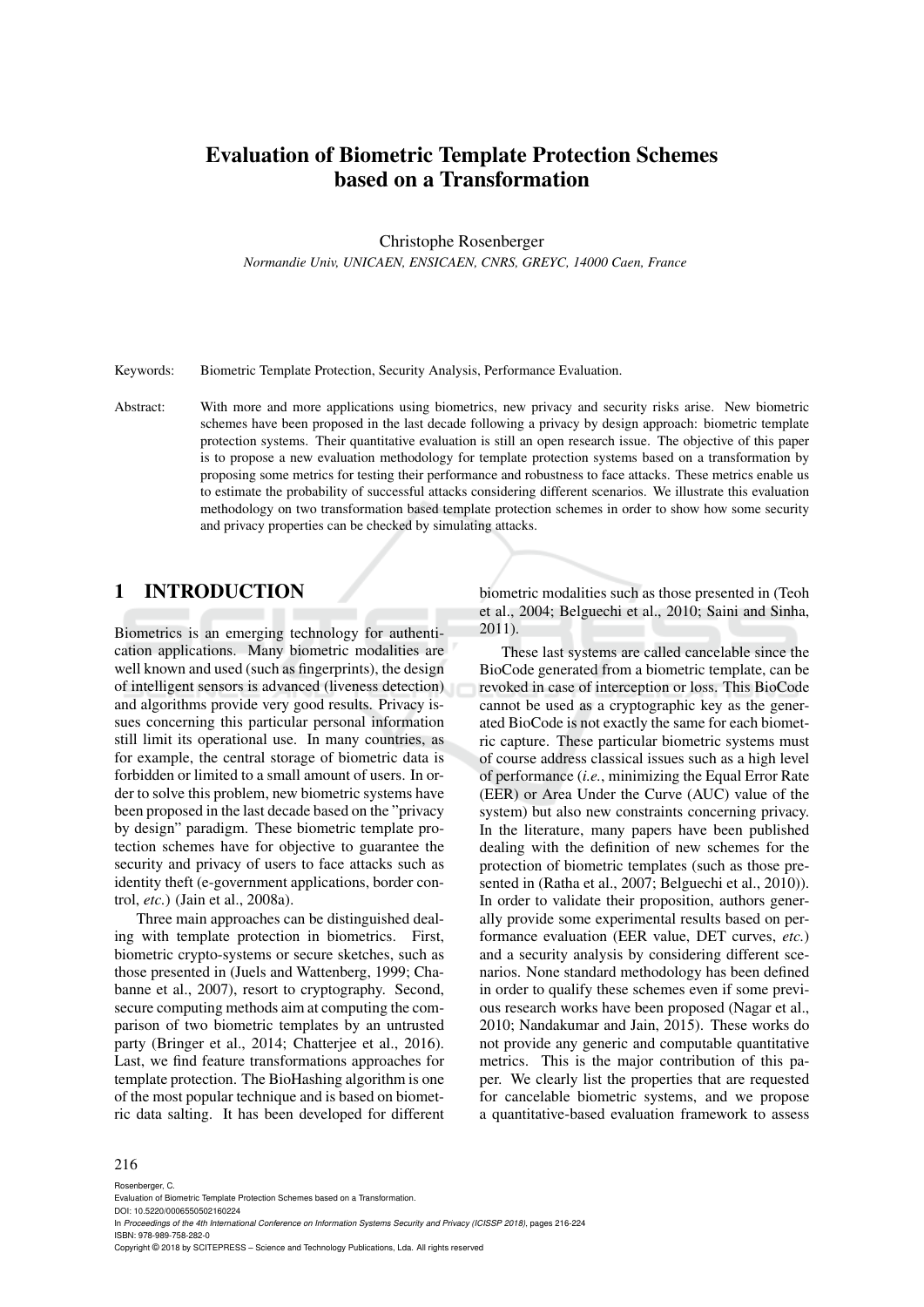how the targeted system fulfills these properties. The quantitative approach easily allows the comparison of new cancelable biometric systems. The second contribution of the paper is the comparative study of two cancelable biometric systems namely the BioHashing and BioPhasor algorithms on fingerprints.

The plan of the paper is the following. Section 2 gives the background on template protection schemes based on a transformation. We also define the properties these biometric systems should follow. Section 3 is dedicated to a literature review on the evaluation of template protection schemes based on a transformation. We present the proposed methodology in Section 4. Some criteria that permit to assess the privacy compliance of a cancelable biometric system are proposed. Section 5 illustrates the proposed methodology on two cancelable biometric systems. We conclude and give some perspectives of this study in section 6.

### 2 BACKGROUND

In the sequel, we focus on template protection schemes using a transformation (see Figure 1) since some weaknesses have been reported in the former approach in (Simoens et al., 2009). A feature transformation is a function *f* using a key *K* (that is typically a random seed or a password), applied to a biometric template *b*. The transformed template  $f(b,K)$ is stored in a database or in a personal device. During the authentication step, the same transformation is applied to the query template *b'* with the same key *K* and a comparison is realized between  $f(b,K)$  and  $f(b', K)$ . It is generally considered that, given the transformed template  $f(b,K)$  and the key *K*, it is possible to recover the original template *b* (or a close approximation) as presented in (Nagar et al., 2010). Thus, it is preferable to store securely this key, even if the reconstruction of the original template depends strongly to the used biometric modality. We suppose having a biometric modality where the template is represented by a vector of real values (it can be generalized to any representation like a map of interested points). We use the following notations like in the paper (Nagar et al., 2010). The decision result of cancelable biometric system is given by the following equation:

$$
R_z = 1_{\{D_T(f(b_z, K_z), f(b_z, K_z)) \le \varepsilon\}}\tag{1}
$$

Where:

- $R_z$ : decision result for the verification of user *z* using the cancelable system,
- $D_T$ : distance function in the transformed domain,
- *f*: the feature transformation function,
- $b_z$ ,  $b'_z$  represent the template and query biometric features of user *z*,
- $K_z$ : set of transformation parameters associated to user *z*,
- ε: decision threshold.

Cancelable systems must fulfill several properties, some of them are mentioned in (Maltoni et al., 2003):

- *Revocability/Renewability:* It should be possible to revoke a biometric template and to generate a new one from the original data. Given the biometric template of user *z*, through a transformation based cancelable biometric system, it should be possible to compute one BioCode  $f(b_z, K_z^{-1})$ given parameters  $K_z$ <sup>1</sup> and to revoke it by computing  $f(b_z, K_z^2)$  with other parameters  $K_z^2$ . As only the reference BioCode is stored, the revocability can be achieved easily.
- *Performance:* The template protection shall not deteriorate the performance of the original biometric system. As the performance is related to the security of the authentication process (*e.g.*, minimizing the number of false acceptance), a cancelable biometric system must be as efficient as possible. For transformation based cancelable biometric systems, the seed (contained in  $K_z$  for user *z*) can be seen as an *a priori* information (or a secret key). For this reason, a gain of performance is expected. To assess the efficiency of a biometric system (without any transformation), we generally consider two error metrics:

$$
FRR_O(\varepsilon) = P(D_O(b_z, b_z) > \varepsilon)
$$
 (2)

$$
FAR_O(\varepsilon) = P(D_O(b_z, b_z') \le \varepsilon)
$$
 (3)

Where  $D<sub>O</sub>$  is the distance between biometric templates,  $FRR_O$  is the false rejection rate and  $FAR_O$ is the false acceptance rate of the original biometric system (without any template protection). For a transformation based cancelable biometric system, we consider the two following metrics:

$$
FRR_T(\varepsilon) = P(D_T(f(b_z, K_z), f(b_z, K_z)) > \varepsilon) \quad (4)
$$
  

$$
FAR_T(\varepsilon) = P(D_T(f(b_z, K_z), f(b_z, K_z)) \le \varepsilon) \quad (5)
$$

Where  $FRR_T$  is the false rejection rate and  $FAR_T$ is the false acceptance rate of the cancelable biometric system (with template protection).

• *Non-invertibility or Irreversibility:* From the transformed data, it should not be possible to obtain enough information on the original biometric data, to prevent any attack consisting in forging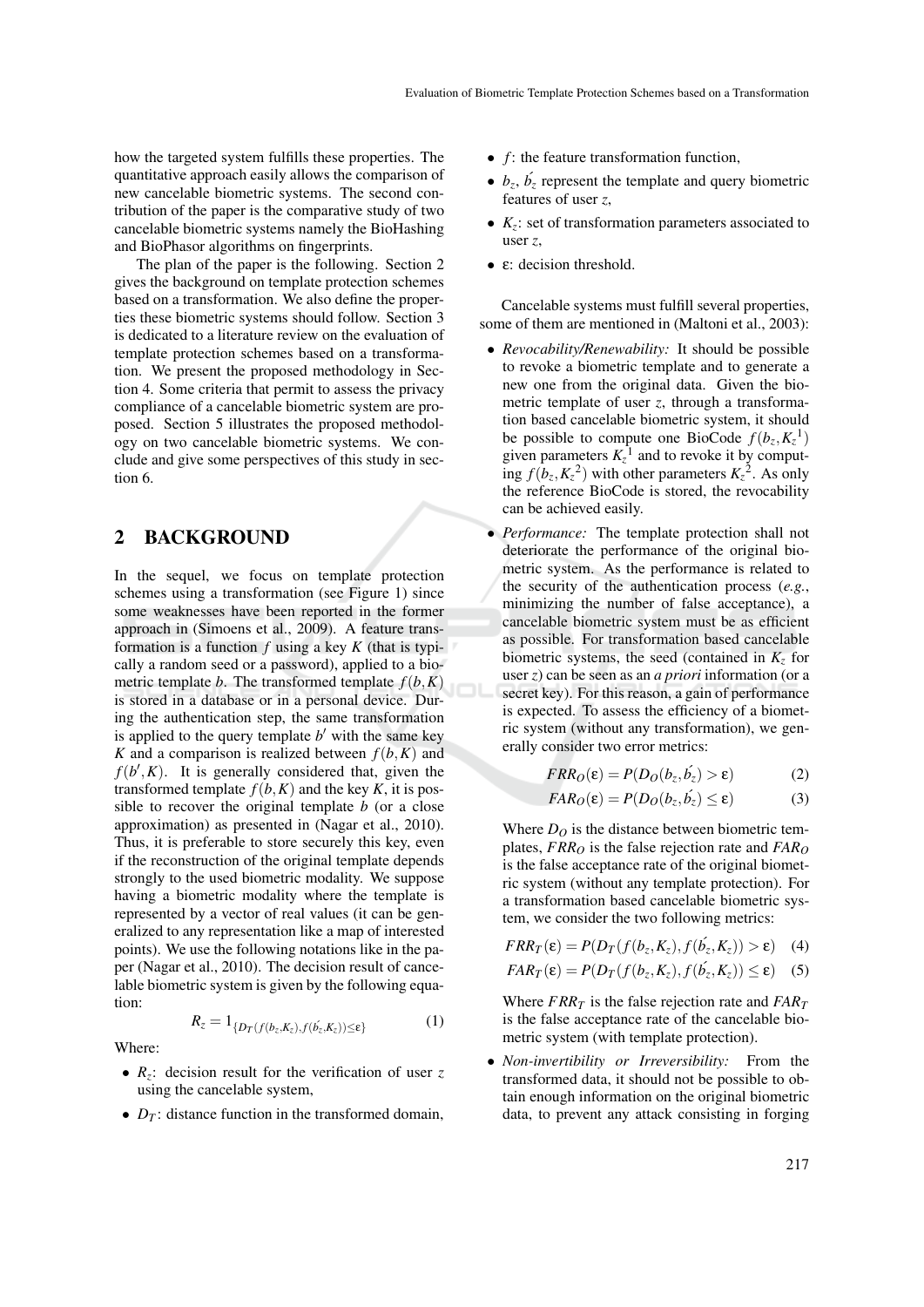

Figure 1: General principle of fingerprint template protection using a transformation.

a stolen biometric template (as for example, it is possible to generate an eligible fingerprint given minutiae (R. Cappelli and Maltoni, 2007)). This property is essential for security purposes. For any attack, an impostor provides an information in order to be authenticated as the legitimate user. The success of the attack is given by:

$$
FAR_A(\varepsilon) = P(D_T(f(b_z, K_z), A_z) \le \varepsilon) \tag{6}
$$

Where  $FAR_A$  is the probability of a successful attack by the impostor for a decision threshold set to ε. The *A<sup>z</sup>* BioCode is computed by the impostor by taking into account as much information as possible within different contexts.

• *Diversity or Unlinkability:* It should be possible to generate different BioCodes for multiple applications, and no information should be deduced from the comparison or the correlation of different realizations. This is an important property for privacy issues as it avoids the possibility to trace an individual based on the authentication information. Let be  $B_z = \{f(b_z, K_z^1), ..., f(b_z, K_z^0)\}\$ set of *Q* generated BioCodes for user *z* and  $K_z$ <sup>*i*</sup> the set of parameters for user *z* for the *i*th revocation, it shall constitute a random sub-sampling of  $\{0,1\}^{\mathcal{Q}}$ . This property prevents also the linkage attack consisting in using different BioCodes of an user to predict an admissible one. This is related to an attack consisting in for an impostor to listen different realizations of BioCodes for the same user.

### 3 RELATED WORKS

The evaluation of template protection schemes is not the most studied area in biometrics. Few works focus on the proposal of a quantitative and objective

evaluation of template protection schemes. We believe it is an important topic nowadays in biometrics. In order to illustrate the benefits of a template protection scheme, authors use a classical evaluation methodology (Wang and Hu, 2014). DET curves are used to estimate the performance of the biometric system (with template protection) describing False acceptance rate versus Genuine Acceptance Rate (Isobe et al., 2013). The security of the template protection scheme is usually estimated by considering the stolen token attack (secret known by the impostor) by looking at the degradation of performance (Jain et al., 2008b). A more recent work listed different criteria or requirements a template protection scheme must fulfill (Simoens et al., 2012) but no quantitative and objective measure is proposed. A recent work by Jain et al. (Nandakumar and Jain, 2015) proposed many ways to compute non-invertibility of template protection schemes. This is interesting but limited for this requirement. Even the work done by Nagar et al. (Nagar et al., 2010) is older, it is clearly more interesting as the main security and privacy requirements are considered. Some quantitative measures are proposed mainly based of DET curves to estimate the robustness of the template protection schemes. These measures are not easy to understand as all measures depend on the decision threshold value of the biometric system. We believe a small amount of measures should be more interesting in order to compare template protection schemes. We propose in this paper to improve this analysis by computing some metrics measuring the performance and security efficiency of such template protection schemes.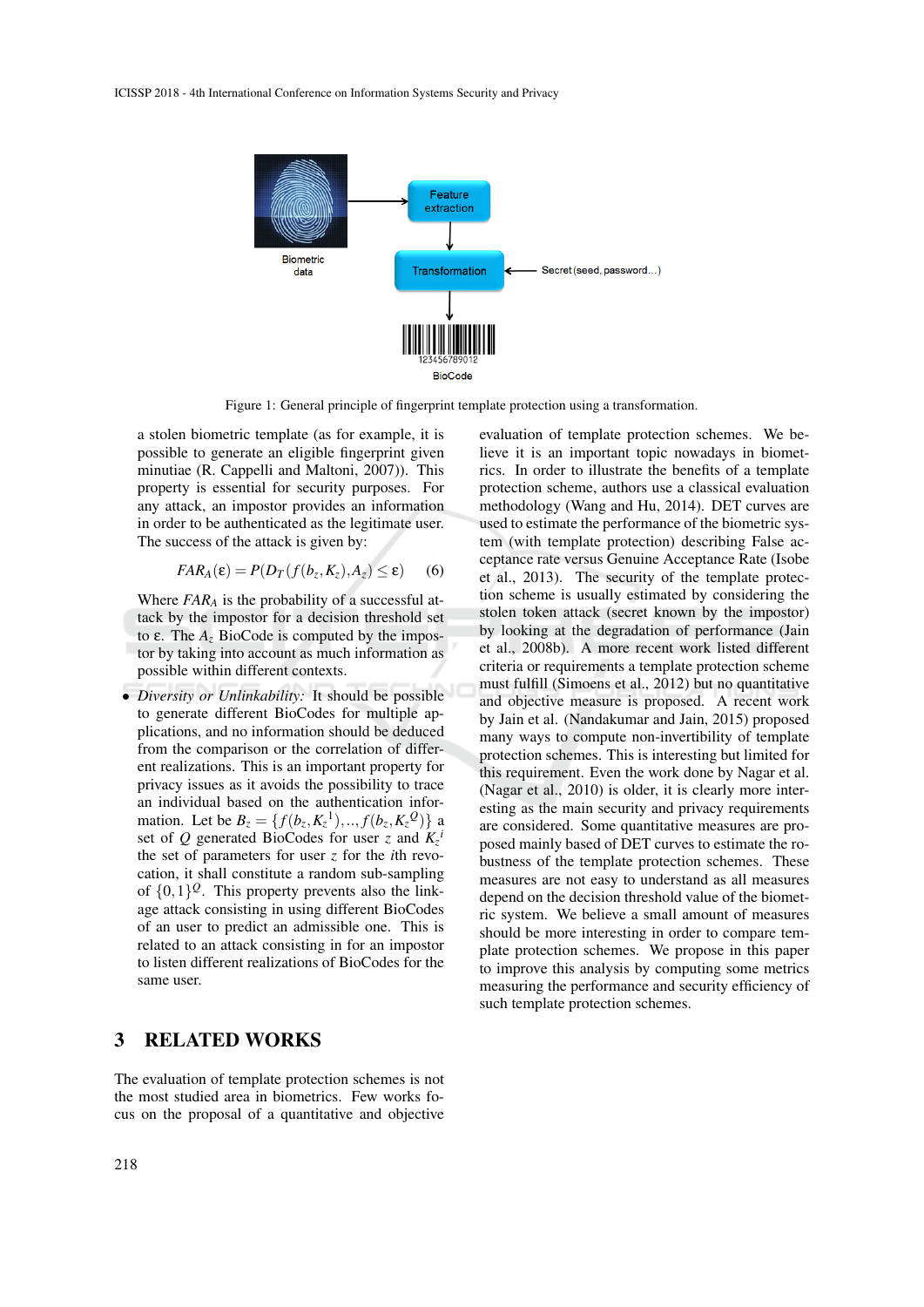### 4 EVALUATION METHODOLOGY

This section is devoted to the definition of a framework to verify if the properties defined in section 2 are fulfilled by a cancelable biometric system. Based on some of the early works (Ratha et al., 2001), (Bolle et al., 2002) which identified weak links in each subsystem of a generic authentication system, some papers considered the possible attacks in cancelable biometric systems (such as those presented in (Teoh et al., 2008; Jain et al., 2008a; Nagar et al., 2010; Saini and Sinha, 2011)). We go further in this paper: given a cancelable biometric system, how can we verify if these properties are fulfilled ? Is it possible to quantify the risk associated to the feasibility of an attack limiting one of these properties ? We propose in the next section some measures and attacks to answer these two questions.

#### 4.1 Evaluation Metrics

We follow the Shannon's maxim ("The enemy knows the system"), we so assume that the impostor has all necessary information on the process used to generate the BioCode (feature generation method, BioCode size...). Note that the following study requires that the decision threshold  $\varepsilon$  to be set. In this paper, we set the decision threshold  $\epsilon_{EER_T}$  to the EER value of the cancelable biometric system (after template protection). Even if this functioning point of the biometric system has no operational meaning, it is often used and can always be estimated. Different other values can be used for ε depending on the security requirements of the application. In order to quantify the robustness of the studied cancelable biometric system, we suppose having a biometric database with multiple biometric samples for each user. Some samples permit to generate the biometric template of each user while the others are used for the tests.

We detail below how we quantify if the properties previously mentioned are fulfilled: nine criteria are described below. For each criterion, a value  $A_i \in [0,1], i = 1,\ldots,9$  is computed on the template protection scheme (there is at least one criterion for one required property). The security and privacy analysis can be done for the two classical steps in biometrics *authentication* (proof of identity) or *identification* (determination of the identity). In this paper, we focus on the *authentication* problem (one against one matching): we develop different attack scenarios that an impostor would manage to impersonate a particular legitimate user.

1. Performance  $(A_1)$ : To verify if the efficiency of

the biometric system is not decreased by using the template protection scheme, we propose to compute the following measure:

$$
A_1 = 1 - \frac{\text{AUC}(\text{FAR}_{\text{T}}, \text{FRR}_{\text{T}})}{\text{AUC}(\text{FAR}_{\text{O}}, \text{FRR}_{\text{O}})}
$$
(7)

where *AUC* denotes the area under the ROC curve (to be as low as possible) for both systems (original and after transformation). The AUC value is computed considering the False Acceptance Rate (FAR) and False Rejection Rate (FRR) for different thresholds values. Many cases are interesting to consider. First, it may happen that  $A_1 = 1$ meaning that the cancelable biometric system provides a perfect performance (without any error or  $AUC(FAR_T, FRR_T) = 0\%$ . Second, if the value *A*<sup>1</sup> is negative, it means that the efficiency of the biometric system is deteriorated by the template protection scheme. Otherwise, the scheme improves performance.

- 2. Non-invertibility or Irreversibility  $(A_2 \text{ to } A_6)$ : This important property can be evaluated through different attacks. For all these attacks, we use one or multiple biometric samples to generate an admissible query  $b<sub>z</sub>$  of the user *z*. Based on the scenario of each attack, we generate many fake attempts *A<sup>z</sup>* of the genuine user (as described in equation 6):
	- Zero effort attack  $(A_2)$ : an impostor user *x* provides its own biometric feature  $b_x$  and parameter  $K_x$  to impersonate user  $z: A_z = f(\vec{b_x}, \vec{K_x})$
	- *Brute force attack* (*A*3): An impostor tries to be authenticated by trying different random values of  $A: A<sub>z</sub> = A$
	- *Stolen token attack* (*A*4): An impostor has obtained  $K_z$  of the genuine user *z* and tries different random values *b* to generate:  $A_z = f(b, K_z)$
	- *Stolen biometric data attack* (*A*5): An impostor knows  $b<sub>z</sub>$  (directly or after com-
	- putation of the feature on a biometric raw data) and tries different random numbers *K* to generate:  $A_z = f(\acute{b}_z, K)$
	- *Worst case attack*  $(A<sub>6</sub>)$ : An impostor user *x* provides its own biometric feature  $b_x$  and parameter  $K_x$  to be authenticated as the user *z* (zero effort attack) and has also obtained the token  $K_z$  of the genuine user *z* to generate:  $A_z = f(b_x, K_z)$

To evaluate the efficiency of these five attacks, we propose to compute for each of them, the following criteria while computing *A<sup>z</sup>* differently for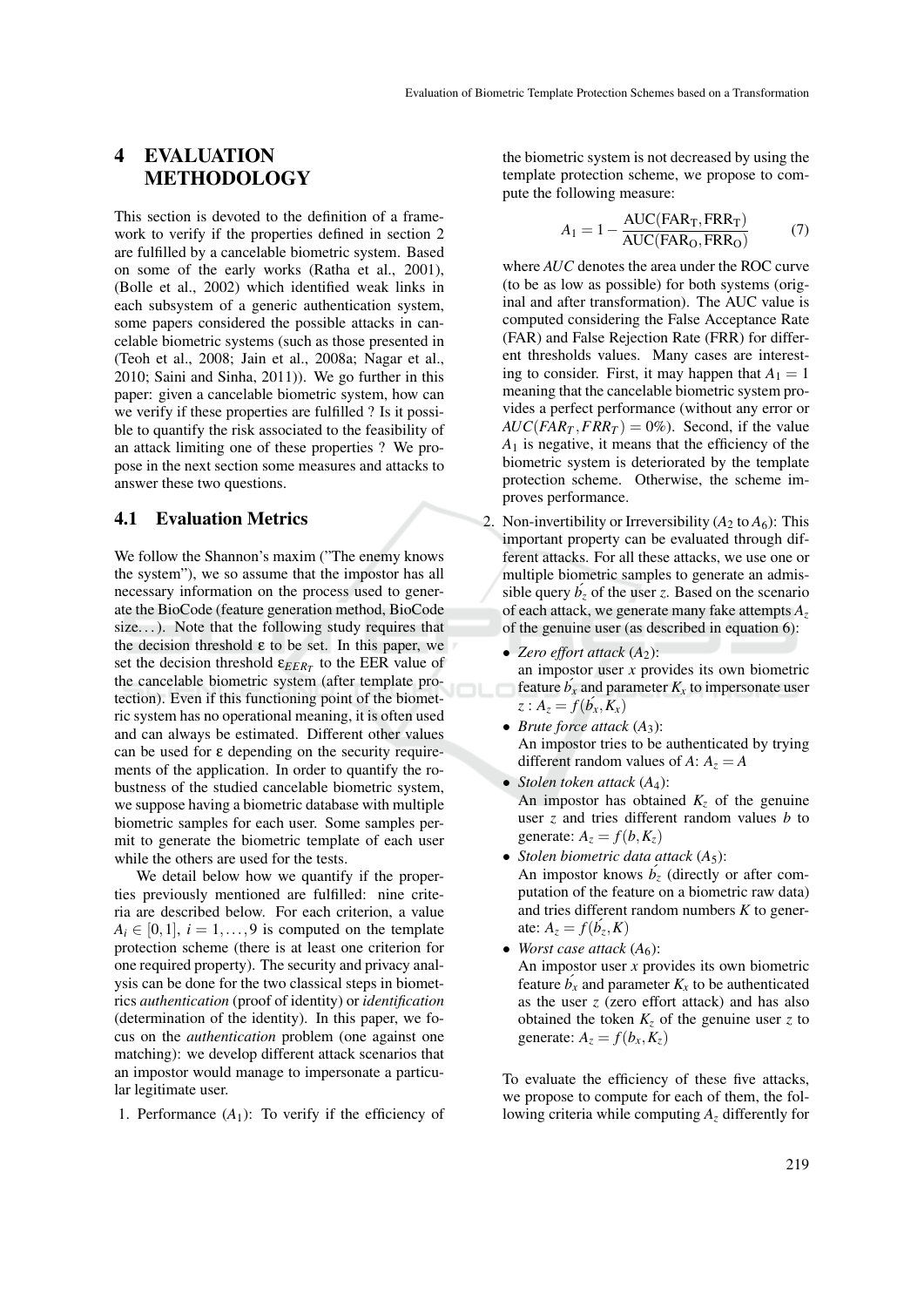each scenario:

$$
A_i = P(D_T(f(b_z, K_z), A_z) \le \varepsilon_{EER_T}) \ i = 2:6 \ (8)
$$

These metrics correspond to the probability of successful attack by an impostor for each scenario when the template protection systems sets  $\varepsilon_{EER_T}$ as decision threshold. Indeed, from the impostor point of view, the FAR is the relevant value: the intruder has to generate  $f(b_z, K_z)$  using different available data  $(K_z, b_z, ...)$ . Recall that the threshold has been set to the value  $\varepsilon_{EER_T}$  (obtained by computation of the EER of the cancelable biometric system without any attack). From the impostor's point of view, the values  $A_i$ ,  $i = 2, \ldots, 6$  must be as high as possible. These values allow us a ranking of the different attacks and directly gives the risk for the system that an impostor can be authenticated as a genuine user.

- 3. Diversity or Unlinkability  $(A_7 \text{ to } A_9)$ : A prominent feature of a cancelable biometric system is its ability to produce different BioCodes for the same individual and for different applications. The first criterion we want to assess concerns the unlinkability property for privacy issues.
	- *Mutual information of BioCodes:* In order to measure the diversity property in this case, we propose to compute the mutual information provided by several BioCodes issued from the same biometric data as defined in equation (9):

$$
I(X,Y) = \sum_{x} \sum_{y} P(x,y) \log(\frac{P(x,y)}{P(x)P(y)}) \qquad (9)
$$

where *X* and *Y* are two random variables and *P* the estimation of the probability. In order to measure the diversity property, we quantify the highest value of the mutual information among different BioCodes for each individual. The value  $A_7$  is then computed using the average value for all users of the highest value of mutual information, according to equation 10:

$$
A_7 = \frac{1}{N} \sum_{z} \sum_{j=1}^{M} \max(I(f(b_z, K_z), f(b_z^j, K_z)))
$$
\n(10)

Where:

- $b_z$ : denotes the biometric template of the individual *z* in the database,
- $b_z^j$ : denotes the *j*<sup>th</sup> biometric query of the individual *z* in the database,
- *N*: the number of individuals in the database,
- *M*: the number of generated BioCodes for each individual,
- *P*: the estimation of the probability.

The *A*<sup>7</sup> permits to compute the correlation of BioCodes generated from the same biometric template with different keys. A low value of *A*<sup>7</sup> is expected.

- *Listening attacks:* An impostor must not be able to extract any information from different BioCodes issued from the same user. Since BioCodes can be revoked, an impostor can intercept *Q* of them and issue a new BioCode by predicting an admissible value (as for example by setting each bit to the most probable value). These attacks are tested given by the following process:
- Generation of *Q* BioCodes for user *z*:  $B_z = \{f(b_z, K_z^1),..., f(b_z, K_z^Q)\}$
- Prediction of a possible BioCode by setting the most probable value of each bit given  $B_z$ ,
- Computation of equation (8).

 $\Rightarrow$  *A*<sub>8</sub> value for *Q* = 3 and *A*<sub>9</sub> for *Q* = 11

We considered two values of  $Q: Q = 3$  corresponds to a realistic attack (getting three keys) and  $Q = 11$  can be considered as the worst one. Of course, more complex prediction methods of the BioCode given  $B_z$  could be proposed. This is one perspective of this work. An evolution of the efficiency of this attack (depending on the evolution of *Q*) may be used to predict how many interceptions are necessary for the intruder to achieve an authentication.

These criteria allow us to quantify the robustness of cancelable biometric systems based on feature transformation.

### 5 ILLUSTRATIONS

We apply the proposed methodology on two popular template protection schemes: BioHashing (Teoh et al., 2004) and BioPhasor (Teoh and Ngo, 2006). We detail briefly each algorithm.

The Biohashing algorithm is applied to biometric templates, represented by real-valued vector of fixed length (the metric used to evaluate the similarity between two biometric features is the Euclidean distance) and generates binary templates of length lower or equal to the original length (the metric used to evaluate the similarity between two transformed templates is the Hamming distance). This algorithm has been originally proposed for face and fingerprints by Teoh *et al.* in (Teoh et al., 2004), where the fingerprint features are, in a first time, transformed in a realvalues vector of fixed length to generate the biometric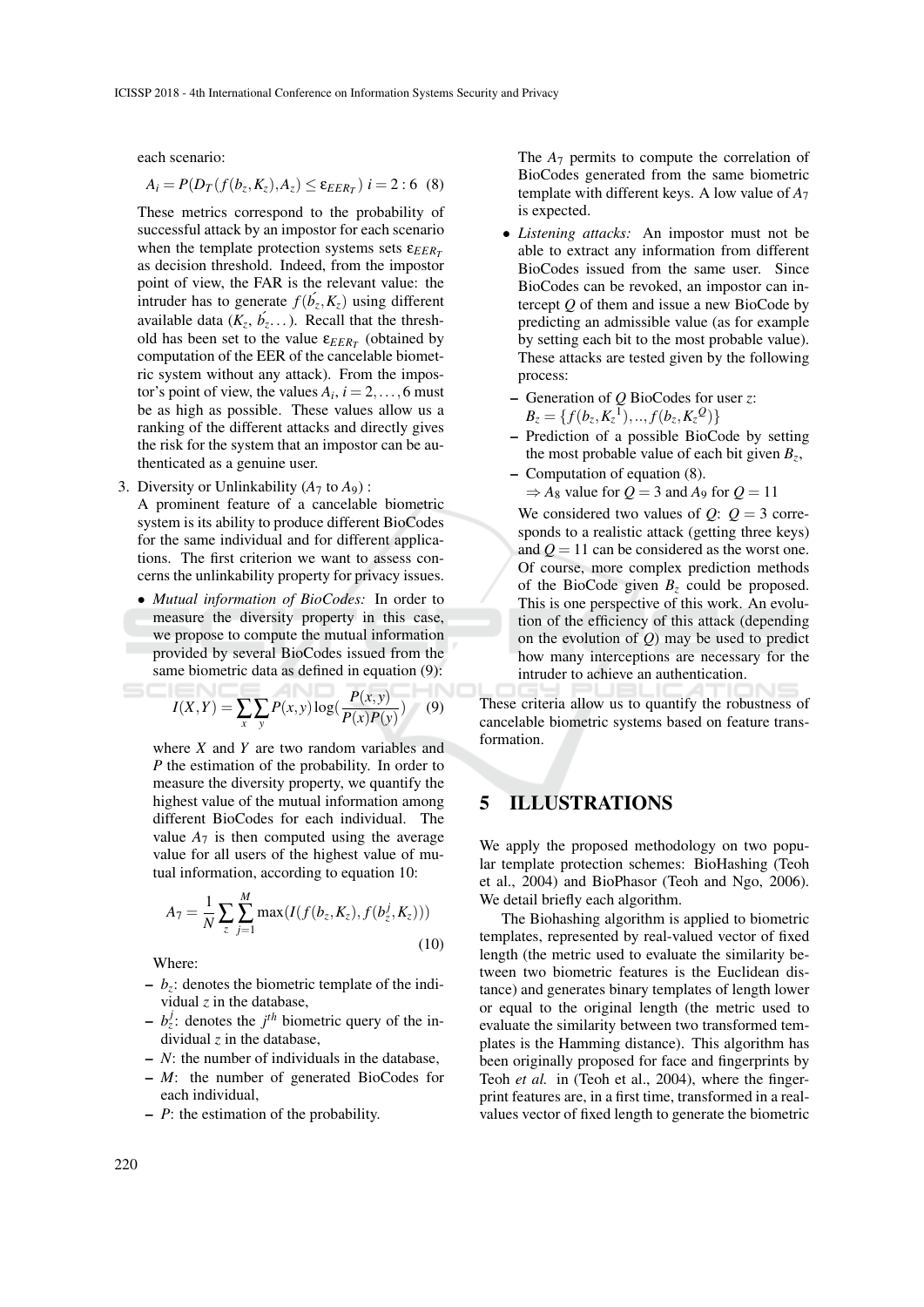Algorithm 1: BioHashing.

- 1: Inputs
- 2:  $b = (b^1, \ldots, b^n)$ : biometric template
- 3: *K*: seed value
- 4: **Output**  $B = (B^1, \ldots, B^m)$ : BioCode
- 5: Generation with *K* of *m* pseudo-random vectors  $V_1, \ldots, V_m$  of length *n*,
- 6: Orthogonalize vectors with the Gram Schmidt algorithm,
- 7: for  $i = 1, \ldots, m$  do compute  $x_i = \langle b, V_i \rangle$ .
- 8: end for
- 9: Compute BioCode:

$$
B^i = \left\{ \begin{array}{ll} 0 & \text{if} \quad x_i < \tau \\ 1 & \text{if} \quad x_i \ge \tau, \end{array} \right.
$$

where  $\tau$  is a given threshold, generally equal to 0.

template (this step is not useful and not described in this paper).The Biohashing algorithm is applied, in a second time, on the biometric template and generates a binary BioCode. At the end of the enrollment phase, the biometric template is discarded and only the BioCode is stored. The biohashing algorithm can be applied on any biometric modalities, that can be represented by a real values vector of fixed length. The Biohashing algorithm transforms the biometric template  $b = (b^1, \ldots, b^n)$  in a binary template  $B = (B^1, \dots, B^m)$ , with  $m \le n$ , as described in Algorithm 1. The performance of this algorithm is ensured by the scalar products with the orthonormal vectors. The quantization process of the last step ensures the non-invertibility of the data (even if  $n = m$ , because each coordinate of the input *b* is a real value, whereas the coordinates of the output  $B$  is a single bit). Finally, the random seed guarantees the diversity and revocability properties.

The BioPhasor algorithm (Teoh and Ngo, 2006) is supposed to be an improvement of the BioHashing one. It is described in Algorithm 2.

| Algorithm 2: BioPhasor. |  |  |
|-------------------------|--|--|
|-------------------------|--|--|

1: Inputs

- 2:  $b = (b^1, \ldots, b^n)$ : biometric template
- 3: *K*: seed value
- 4: **Output**  $B = (B^1, \ldots, B^m)$ : BioCode
- 5: Generation with *K* of *m* pseudorandom vectors  $V_1, \ldots, V_m$  of length *n*,
- 6: Orthogonalize vectors with the Gram Schmidt algorithm,
- 7: for  $i = 1, \ldots, m$  do compute  $h_i =$  $1/n \sum_{j}^{n} \arctan(b^{j^2}/V_i^j)$ .
- 8: end for

#### 5.1 Experimental Protocol

We detail the protocol we followed in this comparative study. We used three fingerprint databases, each one is composed of 800 images from 100 individuals with 8 samples from each user. These databases have been used for competitions (Fingerprint Verification competition) in 2002 and 2004 (FVC2002 DB2, FVC2004 DB1 and FVC2004 DB3). We used Gabor features (GABOR) (Manjunath and Ma, 1996) of size n=512 (16 scales and 16 orientations) as biometric template. These features are very well known and permit a good texture analysis of a fingerprint (Belguechi et al., 2016). For each user in a dataset, we used the first sample as reference template. Others are used for testing the proposed scheme. We compute BioCodes with the BioHashing and BioPhasor algorithms of different sizes (32 to 512 bits). Concerning performance assessment, we compute legitimate scores by comparing all samples belonging to one individual with the associated reference template. For each dataset, we obtain  $7 \times 100 = 700$  legitimate scores. Impostor scores are obtained by comparing each sample belonging to another individual with the reference template of the considered user. For each dataset, we obtain  $7 \times 100 \times 99 = 69300$  impostor scores. These scores allow us to compute the AUC performance metric to compute  $A_1$  and the threshold associated to the EER value. Considering attacks, we replace each test sample by the sample *A<sup>z</sup>* generated by the impostor following the different scenarios  $A_2$ to  $A_6$ ,  $A_8$  and  $A_9$ .

#### 5.2 Experimental Results

We first present the value of the nine metrics  $A_i$ ,  $i =$ 1 : 9 for the BioHashing and BioPhasor algorithms in Tables 1 and 2. We start by commenting metrics  $A_1$  and  $A_7$  that are not related to an attack. If we consider  $A_1$ , we see clearly that these two algorithms obtain a value near 1 meaning the obtained performance after applying the transformation is defined by EER=0%. That also illustrates the fact that considering the  $\varepsilon_{EER_T}$  value as threshold for attacks is not a bad idea (as the performance is optimal in an operational mode for this configuration). For the BioHashing algorithm, if the size of the BioCode is low (64 or 32 bits), the ERR is not exactly 0% that is why *A*<sup>1</sup> is not equal to 1. The  $A_7$  metric related to the mutual information is the same for the two algorithms and is more related to the complexity of the datasets (see Table 1).

Now, if we consider attacks, we see clearly that most of attacks obtain a low probability except  $A_6$ .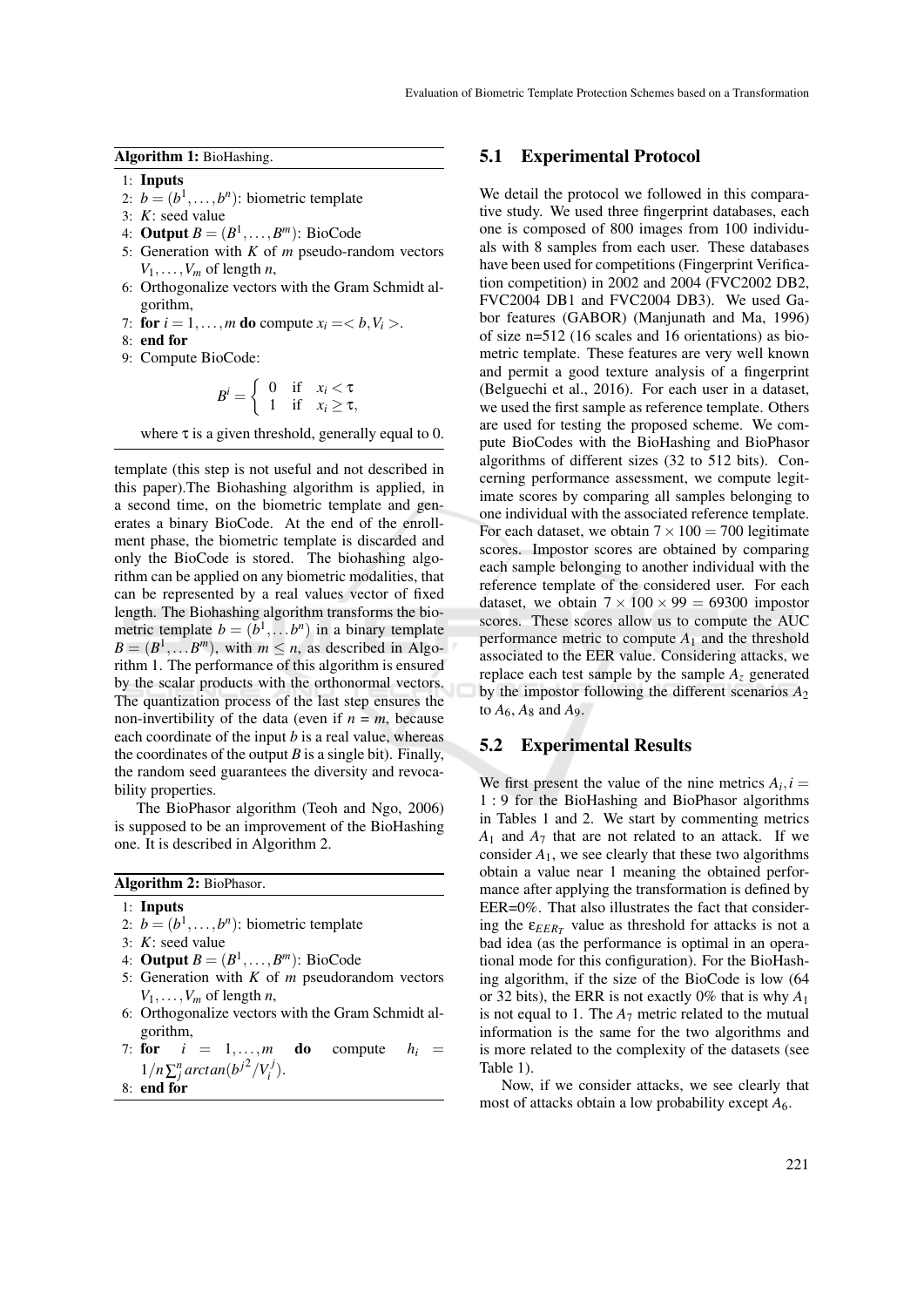| Size | A <sub>1</sub> | A <sub>2</sub> | $A_3$          | $A_4$    | $A_5$          | A <sub>6</sub> | A <sub>7</sub> | $A_8$    | A <sub>9</sub> |
|------|----------------|----------------|----------------|----------|----------------|----------------|----------------|----------|----------------|
| 512  |                | $\overline{0}$ | $\overline{0}$ | $\Omega$ | $\Omega$       |                | 0.36           | $\Omega$ | $\Omega$       |
| 256  |                | $\Omega$       | $\Omega$       | $\Omega$ | $\Omega$       |                | 0.36           | $\Omega$ | $\Omega$       |
| 128  |                | $\Omega$       | $\Omega$       | $\Omega$ | $\Omega$       | 0.99           | 0.36           | $\Omega$ | $\Omega$       |
| 64   | 0.99           | $\Omega$       | $\Omega$       | 0.02     | $\Omega$       | 0.99           | 0.36           | $\Omega$ | $\Omega$       |
| 32   | 0.98           | 0.03           | $\mathbf{0}$   | 0.19     | 0.03           | 0.94           | 0.36           | 0.03     | 0.07           |
| 512  | 1              | $\Omega$       | $\overline{0}$ | $\Omega$ | $\overline{0}$ | 1              | 0.46           | $\Omega$ | $\overline{0}$ |
| 256  |                | $\Omega$       | $\Omega$       | $\Omega$ | $\Omega$       | 0.99           | 0.46           | $\Omega$ | $\Omega$       |
| 128  | 0.99           | $\Omega$       | $\Omega$       | $\Omega$ | $\Omega$       | 0.99           | 0.46           | $\Omega$ | $\Omega$       |
| 64   | 0.99           | 0.01           | $\Omega$       | 0.09     | $\Omega$       | 0.99           | 0.46           | 0.01     | 0.02           |
| 32   | 0.92           | 0.07           | $\mathbf{0}$   | 0.4      | 0.06           | 0.93           | 0.46           | 0.12     | 0.12           |
| 512  |                | $\Omega$       | $\theta$       | $\Omega$ | $\Omega$       | 0.99           | 0.62           | $\Omega$ | $\Omega$       |
| 256  |                | $\Omega$       | $\Omega$       | $\Omega$ | $\Omega$       | 0.99           | 0.62           | $\Omega$ | 0              |
| 128  | 0.99           | $\Omega$       | $\Omega$       | $\Omega$ | $\Omega$       |                | 0.62           | $\Omega$ |                |
| 64   | 0.99           | $\Omega$       | $\Omega$       | 0.01     | $\Omega$       |                | 0.62           | $\Omega$ | $\Omega$       |
| 32   | 0.84           | 0.02           | $\mathbf{0}$   | 0.18     | 0.02           | 0.95           | 0.62           | 0.05     | 0.05           |

Table 1: Biohashing analysis for the three datasets and for different sizes of the BioCode.

Table 2: BioPhasor analysis for the three datasets and for different sizes of the BioCode.

| Size | A <sub>1</sub> | A <sub>2</sub> | $A_3$        | $A_4$        | $A_5$        | $A_6$ | $A_7$ | Ag           | A9           |
|------|----------------|----------------|--------------|--------------|--------------|-------|-------|--------------|--------------|
| 512  |                | $\Omega$       | $\Omega$     | $\Omega$     | $\Omega$     | 0.99  | 0.36  | $\Omega$     | $\Omega$     |
| 256  |                | $\Omega$       | $\Omega$     | $\mathbf{0}$ | $\Omega$     |       | 0.36  | $\Omega$     | $\Omega$     |
| 128  |                | $\Omega$       | $\Omega$     | $\Omega$     | $\Omega$     |       | 0.36  | $\Omega$     | $\Omega$     |
| 64   |                | $\Omega$       | $\Omega$     | 0.28         | $\Omega$     | 0.99  | 0.36  | $\Omega$     | $\Omega$     |
| 32   | 0.99           | $\mathbf{0}$   | $\mathbf{0}$ | 0.84         | $\mathbf{0}$ | 0.99  | 0.36  | $\mathbf{0}$ | $\mathbf{0}$ |
| 512  |                | $\Omega$       | $\Omega$     | $\mathbf{0}$ | $\Omega$     | 0.99  | 0.46  | $\Omega$     | $\Omega$     |
| 256  |                | $\Omega$       | $\Omega$     | $\Omega$     | $\Omega$     |       | 0.46  | $\Omega$     | $\Omega$     |
| 128  |                | $\Omega$       | $\Omega$     | $\Omega$     | $\Omega$     |       | 0.46  | $\Omega$     | $\theta$     |
| 64   |                | $\Omega$       | $\theta$     | $\mathbf{0}$ | $\Omega$     | 0.99  | 0.46  | $\Omega$     | $\Omega$     |
| 32   |                | $\mathbf{0}$   | $\mathbf{0}$ | $\mathbf{0}$ | $\mathbf{0}$ | 0.99  | 0.46  | $\Omega$     | $\Omega$     |
| 512  |                | $\Omega$       | $\Omega$     | $\Omega$     | $\Omega$     |       | 0.62  | $\Omega$     | $\Omega$     |
| 256  |                | $\Omega$       | $\Omega$     | $\Omega$     | $\Omega$     |       | 0.62  | $\Omega$     | $\Omega$     |
| 128  |                | $\Omega$       | $\Omega$     | $\Omega$     | $\Omega$     | 0.99  | 0.62  | $\Omega$     | $\Omega$     |
| 64   |                | $\Omega$       | $\Omega$     | $\Omega$     | $\Omega$     | 0.99  | 0.62  | $\Omega$     | $\Omega$     |
| 32   |                | $\mathbf{0}$   | $\bf{0}$     | $\mathbf{0}$ | $\mathbf{0}$ | 0.99  | 0.62  | $\mathbf{0}$ | $\mathbf{0}$ |

When the BioCode size is low, the BioHashing can be attacked with different scenarios. That is not the case for the the BioPhasor algorithm that is much more robust. The big problem is related to the  $A_6$  metric for the worst case scenario. In this context, the impostor has obtained the  $K_z$  (transformation parameters) for user *z* to impersonate and used his/her own biometric data (zero effort attack). These two algorithms are not robust to this attack (it is known but the proposed methodology permits to valuate it). When the BioCode size is low and for the BioHashing algorithm, this probability is not exactly 1. This can be explained by the fact the performance as mentioned earlier is not perfect. The main benefit of these metrics is to have quantitative and objective measures to assess and compare template protection schemes based on a transformation. If we want a more detail on attacks, we can consider some curves describing the evolution of the probability of successful attack for each scenario related to the decision threshold value. Figures 2 and 3 present these curves for the two considered algorithms for two BioCodes sizes (32 and 512 bits) for the first dataset (others are similar). These curves allow us to compare the efficiency of attacks from the most efficient (worst case) to the less one (brute force). We show the value of the  $\epsilon_{EER_T}$  by a black dot line. The value of the metrics corresponds to the probability of successful attack for this point. This eval-

uation methodology has been implemented in Matlab in order to automatically compute these metrics and curves. The computation time to generate these 9 metrics depends on the BioCode size. For 32 bits, it takes less one minute but for 512 bits, computations take approximatively 3 hours using Matlab on a computer (I7 with 2.4GHz).

### 6 CONCLUSION AND PERSPECTIVES

The protection of biometric data is a crucial trend in computer security as it becomes a classical tool for authentication. We proposed in this paper an evaluation methodology to estimate the performance and robustness of template protection schemes based on the transformation of biometric raw data. The benefit of this solution is to measure with quantitative metrics the efficiency of well known attacks on these protection schemes. With this methodology, we are able to compare objectively different transformations. The proposed solution is also very important for the designing of such protection schemes. Perspectives of this study is first a comparative study of the main protection schemes based on biometric transformation. Many such transformations have been proposed in the last decade, as it represents an efficient way to protect biometric raw data (even in embedded devices). Second, we intend to design our own transformation minimizing the proposed metrics.

## **REFERENCES**

- Belguechi, R., Hafiane, A., Cherrier, E., and Rosenberger, C. (2016). Comparative study on texture features for fingerprint recognition: application to the biohashing template protection scheme. *Journal of Electronic Imaging*, 25(1):013033–013033.
- Belguechi, R., Rosenberger, C., and Aoudia, S. (2010). Biohashing for securing minutiae template. In *Proceedings of the 20th International Conference on Pattern Recognition*, pages 1168–1171, Washington, DC, **IISA**
- Bolle, R., Connell, J., and Ratha, N. (2002). Biometric perils and patches. *Pattern Recognition*, 35(12):2727– 2738.
- Bringer, J., Chabanne, H., Favre, M., Patey, A., Schneider, T., and Zohner, M. (2014). Gshade: faster privacypreserving distance computation and biometric identification. In *Proceedings of the 2nd ACM workshop on Information hiding and multimedia security*, pages 187–198. ACM.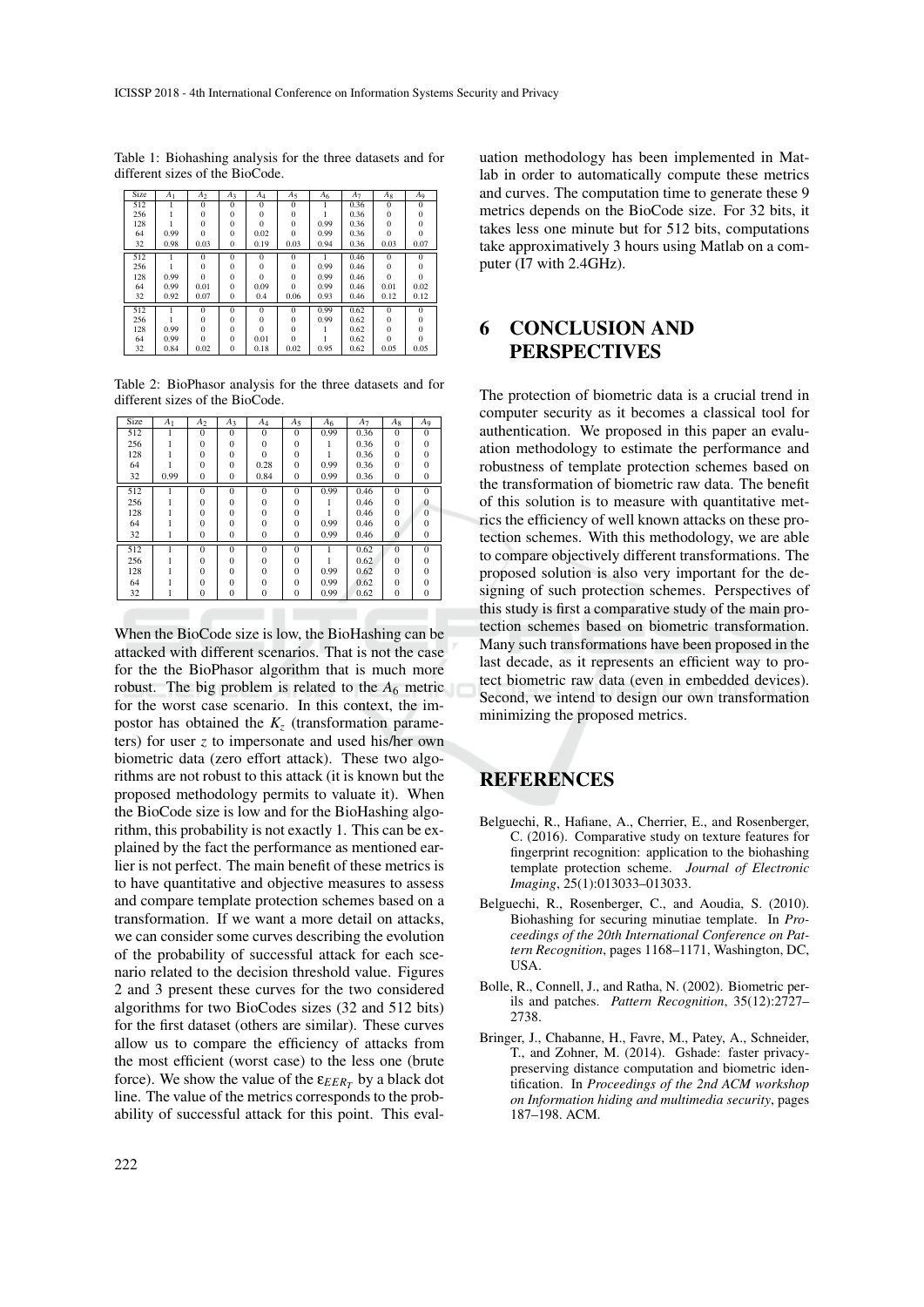

Figure 2: Probability of successful attack for the Bio-Hashing algorithm with the BioCode size 32 (up) and 512 (down).



Figure 3: Probability of successful attack for the BioPhasor algorithm with the BioCode size 32 (up) and 512 (down).

- Chabanne, H., Bringer, J., Cohen, G., Kindarji, B., and Zemor, G. (2007). Optimal iris fuzzy sketches. In *IEEE first conference on biometrics BTAS*.
- Chatterjee, S., Roy, S., Das, A. K., Chattopadhyay, S., Kumar, N., and Vasilakos, A. V. (2016). Secure biometric-based authentication scheme using chebyshev chaotic map for multi-server environment. *IEEE Transactions on Dependable and Secure Computing*.
- Daugman, J. (2004). Iris recognition and anti-spoofing countermeasures. In *7-th International Biometrics conference*.
- Isobe, Y., Ohki, T., and Komatsu, N. (2013). Security performance evaluation for biometric template protection techniques. *International Journal of Biometrics*, 5(1):53–72.
- Jain, A., Nandakumar, K., and Nagar, A. (2008a). Biometric template security. In *EURASIP Journal on Advances in Signal Processing*.
- Jain, A. K., Nandakumar, K., and Nagar, A. (2008b). Biometric template security. *EURASIP Journal on Advances in Signal Processing*, 2008:113.
- Juels, A. and Wattenberg, M. (1999). A fuzzy commitment scheme. In *ACM conference on Computer and communication security*, pages 28–36.
- Lee, C. and Kim, J. (2010). Cancelable fingerprint templates using minutiae-based bit-strings. *J. Netw. Comput. Appl.*, 33:236–246.
- Maltoni, D., Maio, D., Jain, A., and Prabhakar, S. (2003). *Handbook of Fingerprint Recognition*. Springer.
- Manjunath, B. S. and Ma, W. (1996). Texture features for browsing and retrieval of image data. *IEEE Transactions on Pattern Analysis and Machine Intelligence*, 18:37–42.
- Nagar, A., Nandakumar, K., and Jain, A. K. (2010). Biometric template transformation: A security analysis. *Proceedings of SPIE, Electronic Imaging, Media Forensics and Security XII*.
- Nandakumar, K. and Jain, A. K. (2015). Biometric template protection: Bridging the performance gap between theory and practice. *IEEE Signal Processing Magazine*, 32(5):88–100.
- R. Cappelli, A. Lumini, D. M. and Maltoni, D. (2007). Fingerprint image reconstruction from standard templates. *IEEE Transactions on Pattern Analysis Machine Intelligence*, 29:1489–1503.
- Ratha, N., Chikkerur, S., Connell, J., and Bolle, R. (2007). Generating cancelable fingerprint templates. *IEEE Trans. Pattern Anal. Mach. Intell.*, 29(4):561–572.
- Ratha, N., Connelle, J., and Bolle, R. (2001). Enhancing security and privacy in biometrics-based authentication system. *IBM Systems J.*, 37(11):2245–2255.
- Saini, N. and Sinha, A. (2011). Soft biometrics in conjunction with optics based biohashing. *Optics Communications*, 284(3):756 – 763.
- Simoens, K., Chang, C., and Preneel, B. (2009). Privacy weaknesses in biometric sketches. In *30th IEEE Symposium on Security and Privacy*.
- Simoens, K., Yang, B., Zhou, X., Beato, F., Busch, C., Newton, E. M., and Preneel, B. (2012). Criteria towards metrics for benchmarking template protection algorithms. In *Biometrics (ICB), 2012 5th IAPR International Conference on*, pages 498–505. IEEE.
- Teoh, A., Kuanb, Y., and Leea, S. (2008). Cancellable biometrics and annotations on biohash. *Pattern recognition*, 41:2034–2044.
- Teoh, A. and Ngo, D. (2006). Cancellable biometrics realization through biophasoring. In *Proceedings of 9th*